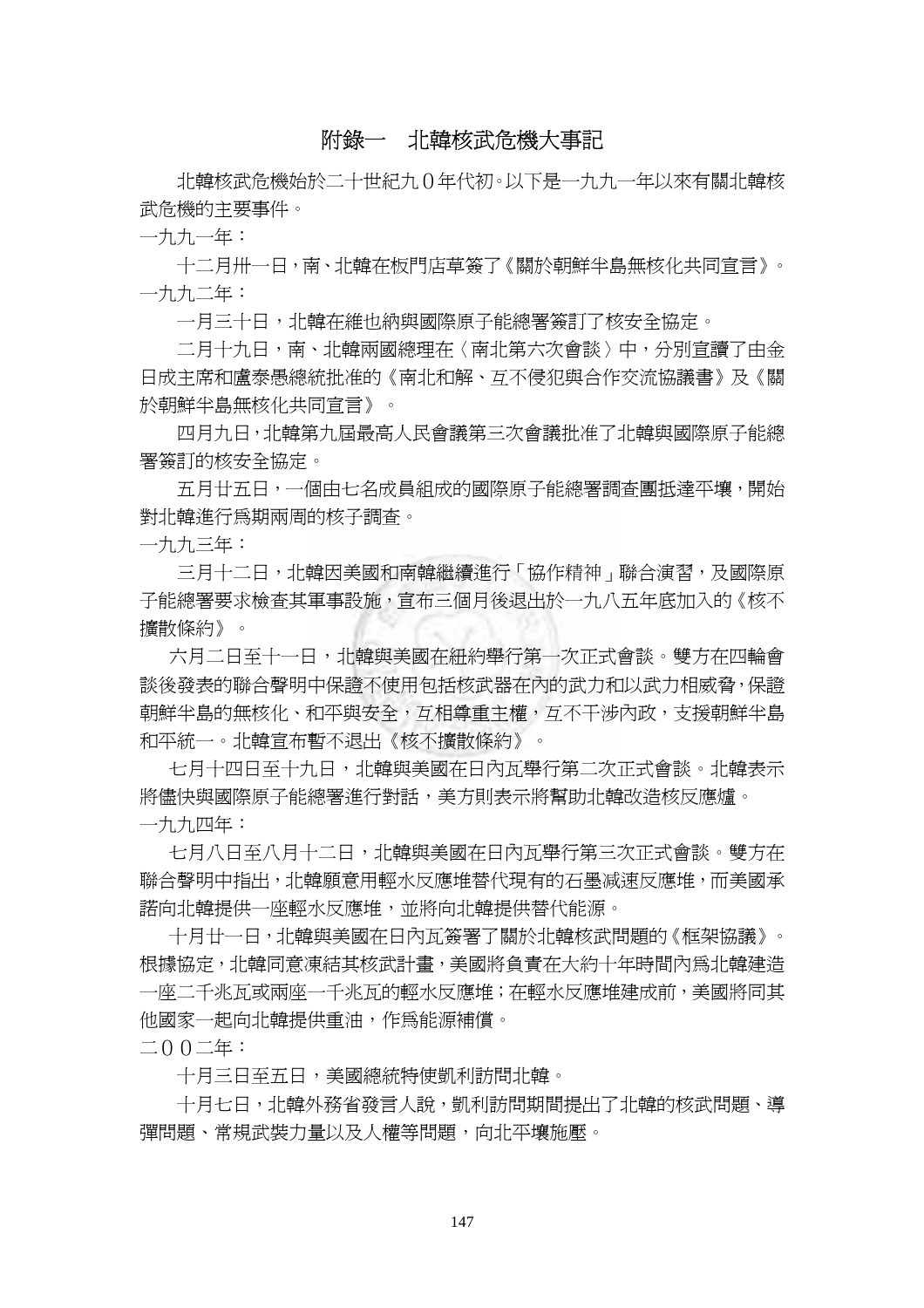十月二十日,美國國務卿鮑爾說,北韓官員本月初向美國特使承認了自己的 核武計畫,將他們的行動歸咎於美國。美國與北韓達成的關於北韓核武問題的《框 架協議》已經不存在。

十一月十四日,朝鮮半島能源開發組織執行理事會在紐約舉行會議並决定, 從十二月起中止向北韓提供重油。

十一月廿九日,國際原子能總署通過决議,要求北韓放棄核武計書,開放所 有相關設施,並接受核查。决議還要求北韓在二00三年三月之前提供其對核武 問題採取立場的資料,以便國際原子能總署决定下一步採取的行動。

十二月廿二日,北韓宣布已開始啓封其被凍結的核設施,並拆除監測核凍結 的攝影機,以啓動電力生產所需的核設施。

二00三年:

一月十日,北韓常駐聯合國代表朴吉淵說,國際原子能總署和《核不擴散條 約》已成為美國執行其反對北韓政策的工具,北韓因此被迫退出《核不擴散條 約》。

一月廿五日,北韓外務省發言人敦促美國與北韓直接對話。

四月廿三日至廿五日,在中共以及國際社會的共同努力下,中共、北韓及美 國就北韓核問題在北京舉行了「三方會談」。

五月十四日,美國總統布希和韓國總統盧武鉉在白宮會談後重申,雙方將與 有關國家共同努力,以和平方式解決北韓核武問題。雙方在聯合聲明中表示,「將 不會容忍」北韓擁有核子武器。

五月三十日至六月一日,美國國會議員代表團訪問北韓。在會談中美國要求 北韓「先放棄核武計畫」,而北韓則要求美國改變其對平壤的敵視政策。但雙方 一致同意,應通過對話尋求解决核武問題的方法。

六月十二日至十三日,美、日、韓三國在夏威夷舉行會談。會後發表的聯合 聲明說,美日韓三國將加強合作,謀求和平解決北韓核武問題。美方強調,日本 與韓國應共同參加未來有關北韓核武問題的多方會談。

七月十七日,白宮發言人說,美國不會與北韓舉行雙邊會談,美國主張舉行 有北韓鄰國參加的多邊會談。同日,日本外務省一名官員說,日本可以接受旨在 打破北韓核武問題僵局的美中朝三方會談形式,條件是要讓日本和韓國參加以後 進一步舉行的會談。

八月一日,平壤外務省發言人說,北韓已向美國提出就解决核武問題直接舉 行由中、朝、美、韓、日、俄參加的六方會談,並在此框架內舉行朝美雙邊會談 的方案。同日,布希在白宮對記者說,北韓同意舉行有關六方會談是一個積極的 事態發展。聯合國秘書長安南當天也對六方會談表示歡迎。

八月四日,北韓外務省發言人宣佈,六方會談將在中國北京舉行。

八月十四日,南韓外交通商部宣佈,「第一輪六方會談」將於八月廿七日至 廿九日在北京釣魚臺國賓館舉行。在這次會談中,各方認真、全面地闡述了各自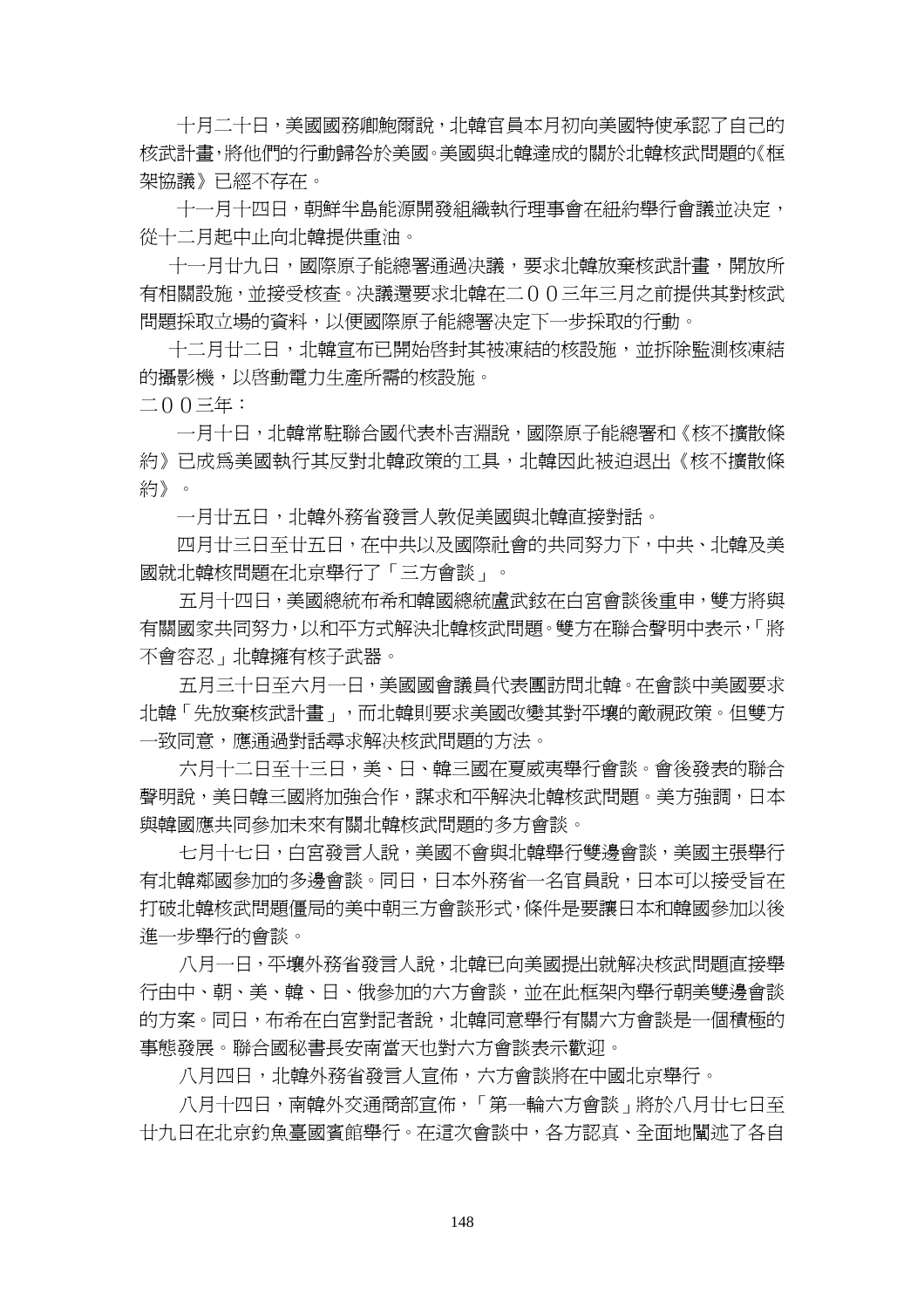的原則立場和方案設想,顯示了相關國家通過對話和平解决北韓核武問題的政治 意願。

二00四年:

二月廿五日至廿八日,「第二輪六方會談」在北京釣魚臺國賓館舉行。這次 會談的主要進展是:成功推進了實質問題的討論;明確了採取協調一致步驟解决 問題的方式;發表了啓動和談進程以來首份文件;確定了第三輪會談地點和時 間;同意建立工作組推進會談機制化。

六月廿三日,「第三輪六方會談」在北京釣魚臺國賓館舉行。中共代表團長 王毅在開幕式上說,六方會談已開始討論實質性問題,這次會談將深入涉及兩個 主要問題:一是如何實現無核化,包括棄核的範圍、方式、以及解決各方的關切; 二是如何邁出無核化進程第一步,包括實施核凍結以及其他方採取相應措施。

九月二十日,北韓《勞動新聞》表示,南韓的秘密核武活動是美國雙重標準 政策的必然產物。美國在核武問題上實行雙重的標準,並包庇南韓的秘密核武活 動,在這種情況下,北韓絕對不能放棄核武計畫。

資料來源:《新華網》,2003 年 8 月 27 日,

http://www.china.org.cn/chinese/zhuanti/chwt3/591178.htm。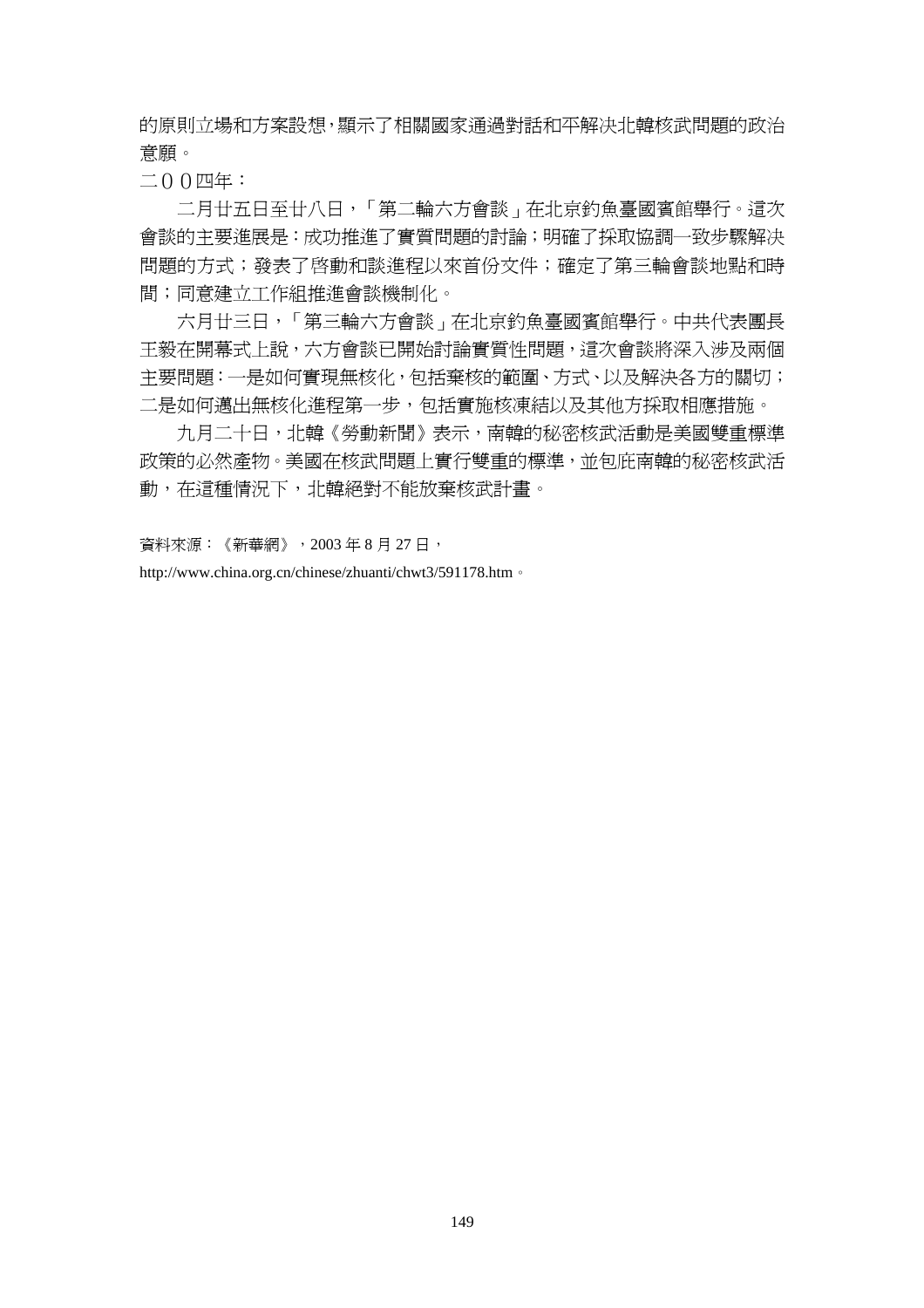# 附錄二美朝日內瓦《核子框架協議》

### **AGREED FRAMEWORK BETWEEN THE UNITED STATES OF AMERICA AND THE DEMOCRATIC PEOPLE'S REPUBLIC OF KOREA Geneva, October 21, 1994**

Delegations of the governments of the United States of America (U.S.) and the Democratic People's Republic of Korea (DPRK) held talks in Geneva from September 23 to October 21, 1994, to negotiate an overall resolution of the nuclear issue on the Korean Peninsula.

Both sides reaffirmed the importance of attaining the objectives contained in the August 12, 1994 Agreed Statement between the U.S. and the DPRK and upholding the principles of the June 11, 1993 Joint Statement of the U.S. and the DPRK to achieve peace and security on a nuclear-free Korean peninsula. The U.S. and the DPRK decided to take the following actions for the resolution of the nuclear issue:

#### **I.**

#### **Both sides will cooperate to replace the DPRK's graphite-moderated reactors and related facilities with light-water reactor (LWR) power plants.**

1) In accordance with the October 20, 1994 letter of assurance from the U.S. President, the U.S. will undertake to make arrangements for the provision to the DPRK of a LWR project with a total generating capacity of approximately 2,000 MW(e) by a target date of 2003.

– The U.S. will organize under its leadership an international consortium to finance and supply the LWR project to be provided to the DPRK. The U.S., representing the international consortium, will serve as the principal point of contact with the DPRK for the LWR project.

– The U.S., representing the consortium, will make best efforts to secure the conclusion of a supply contract with the DPRK within six months of the date of this Document for the provision of the LWR project. Contract talks will begin as soon as possible after the date of this Document.

– As necessary, the U.S. and the DPRK will conclude a bilateral agreement for cooperation in the field of peaceful uses of nuclear energy.

2) In accordance with the October 20, 1994 letter of assurance from the U.S. President, the U.S., representing the consortium, will make arrangements to offset the energy foregone due to the freeze of the DPRK's graphite-moderated reactors and related facilities, pending completion of the first LWR unit.

– Alternative energy will be provided in the form of heavy oil for heating and electricity production.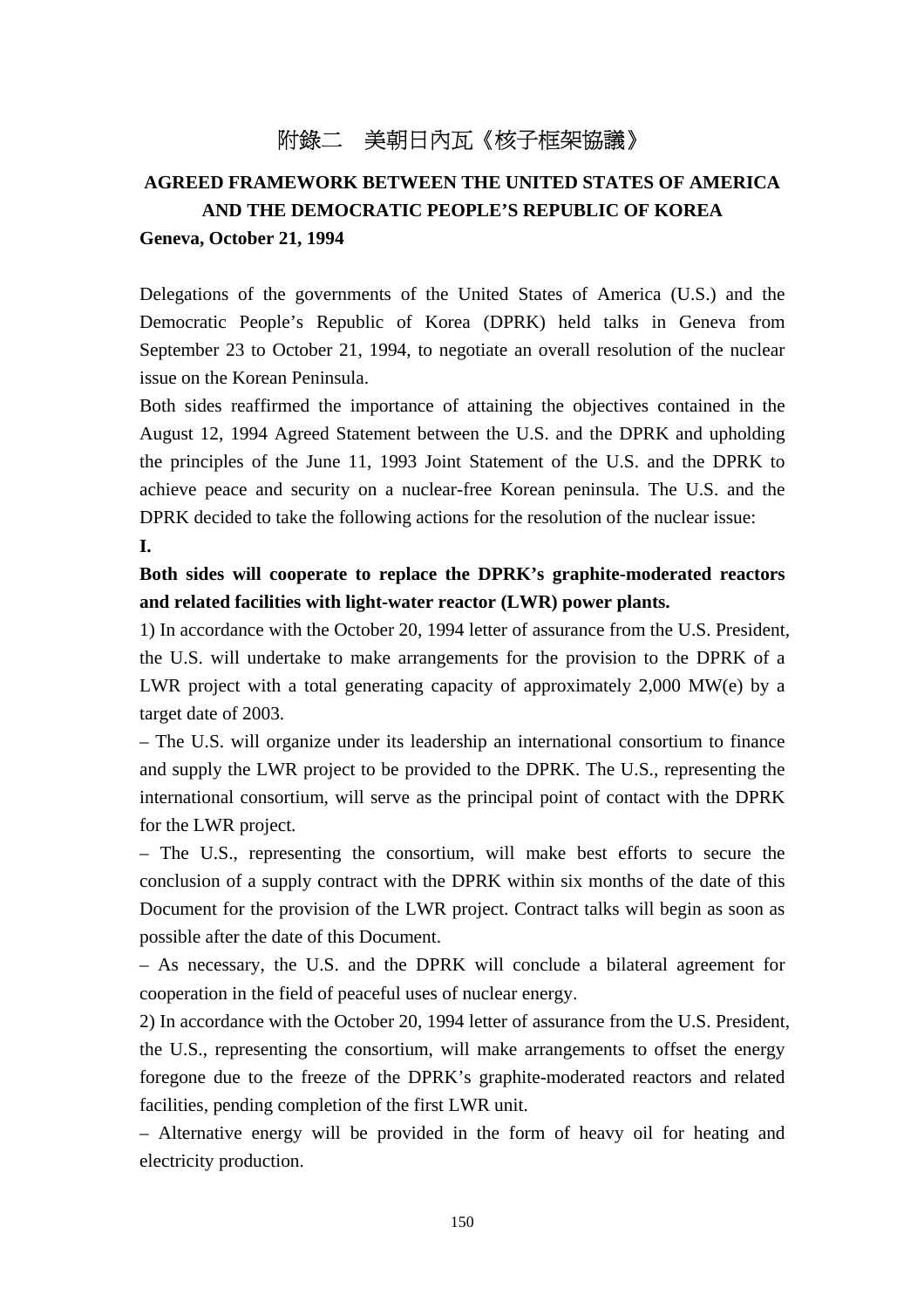– Deliveries of heavy oil will begin within three months of the date of this Document and will reach a rate of 500,000 tons annually, in accordance with an agreed schedule of deliveries.

3) Upon receipt of U.S. assurances for the provision of LWR's and for arrangements for interim energy alternatives, the DPRK will freeze its graphite-moderated reactors and related facilities and will eventually dismantle these reactors and related facilities.

– The freeze on the DPRK's graphite-moderated reactors and related facilities will be fully implemented within one month of the date of this Document. During this one-month period, and throughout the freeze, the International Atomic Energy Agency (IAEA) will be allowed to monitor this freeze, and the DPRK will provide full cooperation to the IAEA for this purpose.

– Dismantlement of the DPRK's graphite-moderated reactors and related facilities will be completed when the LWR project is completed.

– The U.S. and the DPRK will cooperate in finding a method to store safely the spent fuel from the 5 MW(e) experimental reactor during the construction of the LWR project, and to dispose of the fuel in a safe manner that does not involve reprocessing in the DPRK.

4) As soon as possible after the date of this document U.S. and DPRK experts will hold two sets of experts talks.

– At one set of talks, experts will discuss issues related to alternative energy and the replacement of the graphite-moderated reactor program with the LWR project.

– At the other set of talks, experts will discuss specific arrangements for spent fuel storage and ultimate disposition.

#### **II.**

### **The two sides will move toward full normalization of political and economic relations.**

1) Within three months of the date of this Document, both sides will reduce barriers to trade and investment, including restrictions on telecommunications services and financial transactions.

2) Each side will open a liaison office in the other's capital following resolution of consular and other technical issues through expert level discussions.

3) As progress is made on issues of concern to each side, the U.S. and the DPRK will upgrade bilateral relations to the Ambassadorial level.

#### **III.**

# **Both sides will work together for peace and security on a nuclear-free Korean peninsula.**

1) The U.S. will provide formal assurances to the DPRK, against the threat or use of nuclear weapons by the U.S.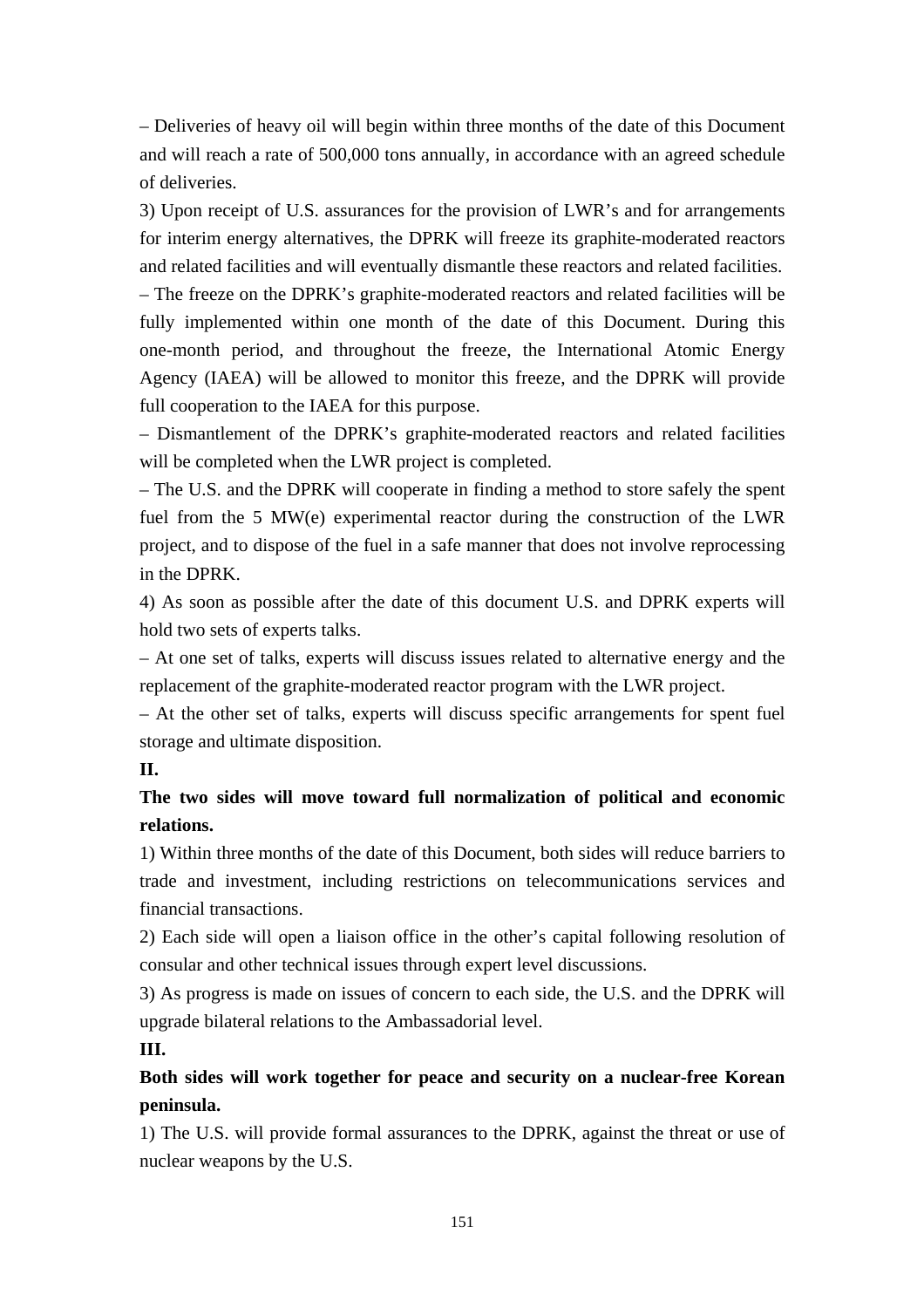2) The DPRK will consistently take steps to implement the North-South Joint Declaration on the Denuclearization of the Korean Peninsula.

3) The DPRK will engage in North-South dialogue, as this Agreed Framework will help create an atmosphere that promotes such dialogue.

**IV.**

## **Both sides will work together to strengthen the international nuclear non proliferation regime.**

1) The DPRK will remain a party to the Treaty on the Non-Proliferation of Nuclear Weapons (NPT) and will allow implementation of its safeguards agreement under the Treaty.

2) Upon conclusion of the supply contract for the provision of the LWR project, ad hoc and routine inspections will resume under the DPRK's safeguards agreement with the IAEA with respect to the facilities not subject to the freeze. Pending conclusion of the supply contract, inspections required by the IAEA for the continuity of safeguards will continue at the facilities not subject to the freeze.

3) When a significant portion of the LWR project is completed, but before delivery of key nuclear components, the DPRK will come into full compliance with its safeguards agreement with the IAEA (INFCIRC/403), including taking all steps that may be deemed necessary by the IAEA, following consultations with the Agency with regard to verifying the accuracy and completeness of the DPRK's initial report on all nuclear material in the DPRK.

Robert L. Gallucci Head of Delegation of the United States of America, Ambassador at Large of the United States of America

Kang Sok Ju Head of the Delegation of the Democratic People's Republic of Korea, First Vice-Minister of Foreign Affairs of the Democratic People's Republic of Korea 資料來源: http://www2.law.columbia.edu/course\_00S\_L9436\_001/North%20Korea%20materials/agreedframewo rk.htm。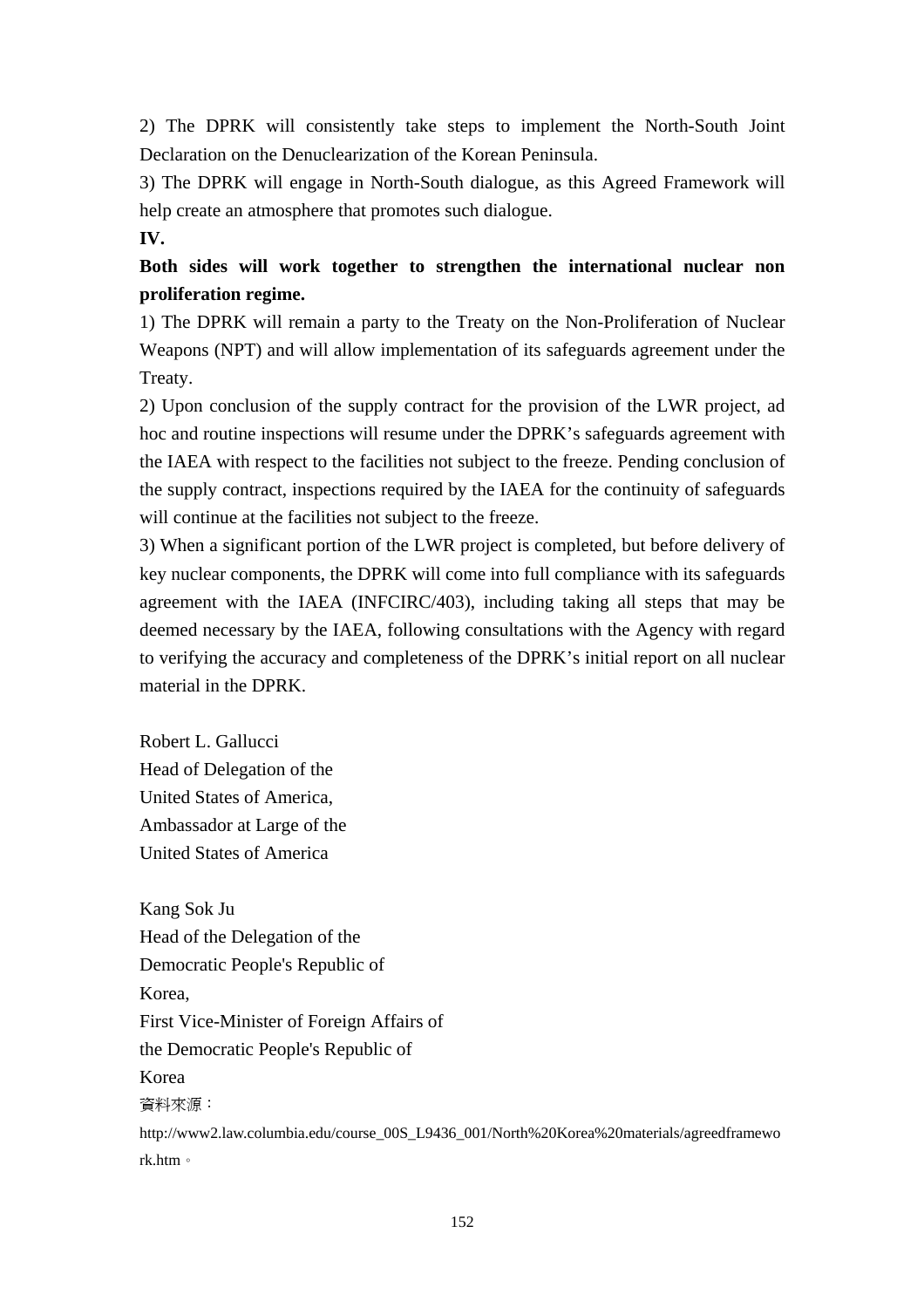## 附錄三第二輪六方會談《主席聲明》全文

- 一、二00四年二月廿五日至廿八日,中華人民共和國、朝鮮民主主義人民共和 國、日本國、大韓民國、俄羅斯聯邦、美利堅合衆國在北京舉行了第二輪六 方會談。
- 二、各方代表團團長分別爲:中國外交部副部長王毅、朝鮮外務省副相金桂冠、 日本外務省亞洲大洋洲局局長藪中三十二、韓國外交通商部次官補李秀赫、 俄羅斯外交部副部長洛休科夫、美國國務院助理國務卿凱利。
- 三、各方一致認爲,第二輪六方會談啓動了實質問題的討論,這是有益和積極的, 各方態度是認真的。通過會談,各方增進了對彼此立場的瞭解,同時也存在 分歧。
- 四、各方表示將致力於朝鮮半島無核化,並願本著相互尊重、平等協商的精神, 通過對話和平解决核問題,維護朝鮮半島和本地區的和平與穩定。
- 五、各方表示願和平共存,並同意採取協調一致的步驟解决核問題及其他關切。
- 六、各方一致同意繼續會談進程,原則同意於二00四年六月底之前在北京舉行 第三輪會談。各方同意成立工作組,爲會談做準備。工作組的職能將通過外 交渠道商定。
- 七、朝鮮、日本、韓國、俄羅斯和美國代表團一致對中國爲成功舉辦兩輪六方會 談所做努力表示感謝。(來源:外交部網站)

資料來源:《中新網》,2004 年 2 月 28 日,

http://www.china.org.cn/chinese/zhuanti/chwt3/591181.htm。